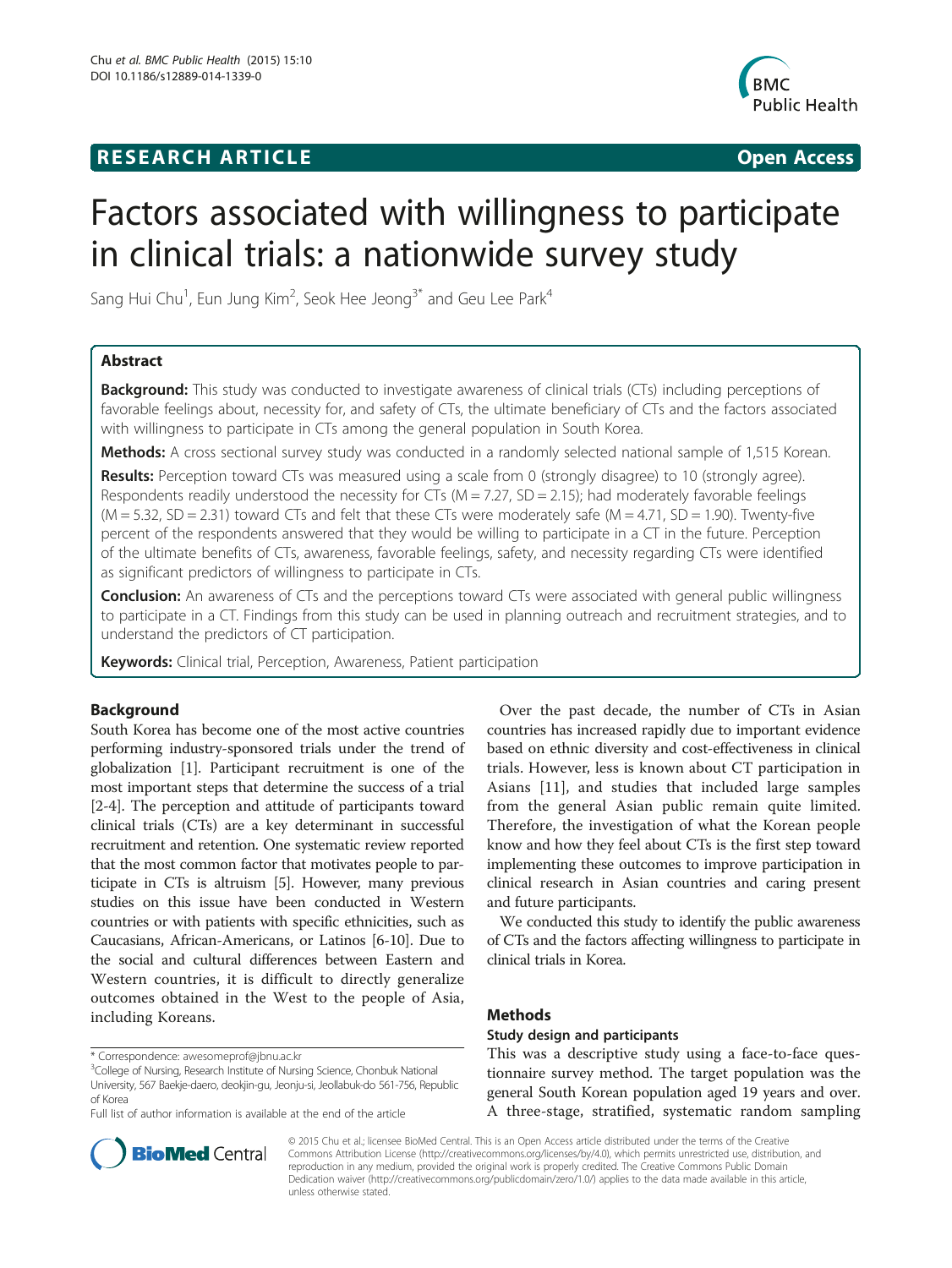method was used to select 1,515 nationally representative participants of interest. The sampling and data collection process in this study was conducted in cooperation with Gallup Korea, which is a specialized marketing research company in Korea, from 7–24 November 2008. The sampling domain was subdivided into 'strata' by the size of municipalities. Regions were divided by metropolitan cities (population more than 1,000,000), cities (population between 50,000 and 1,000,000), and rural area (population less than 50,000) based on the Local Autonomy Law of Korea. Metropolitan cities and cities were considered urban. A total of 15 strata were defined (seven metropolitan cities and eight provinces including 40 cities and 10 rural areas). The number of surveys in each stratum was calculated in proportion to the distribution of the household and population of the 'stratum' in the area based on 2007 Korea statistics of resident registration, the latest data available. Strata were narrowed to 102 smaller units of administrative districts in urban areas and rural areas such as 'dong' for urban areas and 'eup or myon' for rural area. The principal investigator (PI) trained the interviewers about the study purpose and procedure before data collection and monitored the data collection process throughout the study period. The sampling error for this study was ±3% at a 95% confidence interval (CI). Ethical approval was obtained from the Institutional Review Board of Severance Hospital of Yonsei University Health System (No. 4-2008-0415).

#### **Instruments**

The investigators developed a questionnaire in collaboration with clinical researchers and clinical research coordinators. The questionnaire included basic demographic information and experience with CT participation; awareness of CTs and source of information of CTs; perceptions on favorable feelings about, necessity for, and safety of CTs; perception of the ultimate beneficiary of CTs; and willingness to participate in CTs.

Awareness of CTs was measured by asking "Have you ever heard about CTs?" Participants were given the following seven choices regarding the sources from which they obtained information about CTs: relatives or friends; mass media, such as TV or radio, newspaper, internet; advertisements for recruitment in hospitals; promotional material; and medical staff. Before assessing the general perception of CTs, interviewers explained CTs to participants using a standardized definition of CTs (any trial or investigation in human subjects to be intended to verify the effects of an investigational drugs or treatments with the object of ascertaining its safety and/or efficacy). Three questions were asked concerning the participants' perceptions of CTs: favorable feeling, necessity and safety. Each question was measured using an 11-point Likert-type scale. Scores of 0–3, 4–6, and 7–

10 were assigned to correspond with low-level, moderatelevel, and high-level classes, respectively. We assessed any previous experience with CTs by asking "Have you ever participated in CTs?" The question of perception on the ultimate beneficiary of CTs had four possible answer choices: pharmaceutical companies, hospitals or physicians, patients, and advances in medical science or national economic benefits. The question about willingness to participate in CTs was measured dichotomously by asking "What is the likelihood of your taking part in a clinical trial in the future?" and "If your family member had a disease and needed a new treatment or drug, would you be willing to participate in a clinical trial?" A pilot test of the questionnaire was performed to determine question clarity and average time required for completion.

#### Statistical analyses

Descriptive statistics of respondent demographics, awareness of CTs, perceptions of CTs, and willingness to participate in CTs were analyzed. Associations among the variables were evaluated by  $\chi^2$  test, independent t-test, or one-way ANOVA. Multivariate analysis was also conducted by logistic regression. Adjusted odds ratios (ORs) and 95% confidence interval (CI) were calculated by logistic regression methods to examine the effects of the awareness, experience, and perception variables on willingness to participate in CT. All analyses were performed using the Statistical Package for the Social Sciences (SPSS) for Windows, version 15.0 at a level of significance of  $p < .05$ .

#### Results

Demographic data of the 1,515 respondents are shown in Table [1](#page-2-0). Males and females were evenly represented in this study (49.7% vs. 50.3%). Overall, 47.5% of the respondents lived in metropolitan cities, 41.1% in small cities, and 11.4% in rural areas. Only 2.1% of the participants had previously participated in CTs.

#### Awareness of CTs

When asked whether they had ever heard about CTs, 75.1% of respondents answered in the affirmative. Awareness of clinical trials was significantly more prevalent among male respondents, 30–49 years of age, who were more highly educated and were residents of metropolitan cities or rural areas (Table [2](#page-2-0)). The five most cited methods from which CT information had been obtained (in descending order) were mass media, such as TV and radio (86%) and newspapers (24.6%), relatives or friends (8.8%), the internet (7.5%), and advertisements in hospitals (4.2%).

#### Perceptions toward CTs

The mean scores for the three categories of favorable feeling, safety, and necessity of CTs were 5.32 (SD = 2.31), 4.71 (SD = 1.90) and 7.27 (SD = 2.15), respectively. The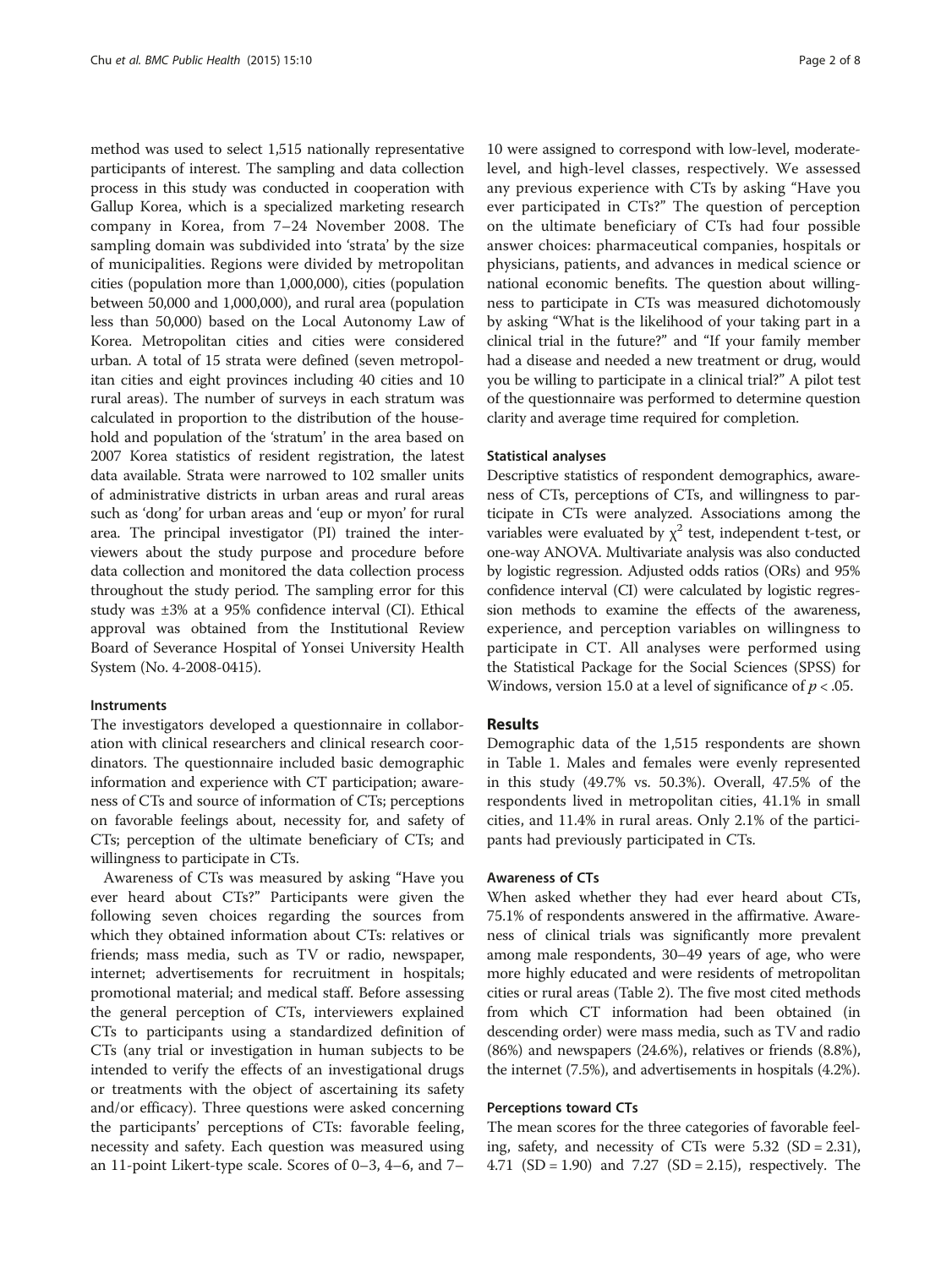<span id="page-2-0"></span>

| Table 1 General characteristics of respondents $(N = 1,515)$ |  |  |  |
|--------------------------------------------------------------|--|--|--|
|--------------------------------------------------------------|--|--|--|

| Variable                          | Category            | n    | %    |
|-----------------------------------|---------------------|------|------|
| Gender                            | Male                | 753  | 49.7 |
|                                   | Female              | 762  | 50.3 |
| Age (years)                       | 19-29               | 295  | 19.5 |
|                                   | 30s                 | 375  | 24.8 |
|                                   | 40s                 | 411  | 27.1 |
|                                   | 50s                 | 250  | 16.5 |
|                                   | $\geq 60$           | 184  | 12.1 |
| Education level                   | $\leq$ High school  | 958  | 63.2 |
|                                   | $\geq$ College      | 557  | 36.8 |
| Region                            | Metropolitan cities | 720  | 47.5 |
|                                   | Cities              | 623  | 41.1 |
|                                   | Rural area          | 172  | 11.4 |
| Household income (1000 won/month) | $<$ 2,000           | 347  | 22.9 |
|                                   | 2,000-2,999         | 406  | 26.8 |
|                                   | 3,000-3,999         | 353  | 23.3 |
|                                   | $\geq 4,000$        | 390  | 25.7 |
|                                   | Don't know          | 19   | 1.3  |
| Living style                      | Alone               | 79   | 5.2  |
|                                   | With family         | 1433 | 94.8 |
| Experience in a clinical trial    | <b>No</b>           | 1114 | 97.9 |
|                                   | Yes                 | 24   | 2.1  |

Missing data were not included.

Table 2 Respondent awareness of clinical trials  $(N = 1,515)$ 

| Variable                              |                     | Yes<br>n (%) | $x^2$  | p       |
|---------------------------------------|---------------------|--------------|--------|---------|
| Gender                                | Male                | 594 (78.9)   | 11.377 | .001    |
|                                       | Female              | 544 (71.4)   |        |         |
| Age (years)                           | 19-29               | 215 (72.9)   | 85.792 | < 0.001 |
|                                       | 30s                 | 306 (81.6)   |        |         |
|                                       | 40s                 | 348 (84.7)   |        |         |
|                                       | 50s                 | 173 (69.2)   |        |         |
|                                       | $\geq 60$           | 96 (52.2)    |        |         |
| Education level                       | $\leq$ High school  | 692 (72.2)   | 11.576 | .001    |
|                                       | $\geq$ College      | 446 (80.1)   |        |         |
| Region                                | Metropolitan cities | 565 (78.5)   | 13.100 | .001    |
|                                       | Cities              | 438 (70.3)   |        |         |
|                                       | Rural area          | 135 (78.5)   |        |         |
| Household income<br>(1,000 won/month) | < 2,000             | 208 (59.9)   | 73.604 | < 0.001 |
|                                       | 2,000-2,999         | 337 (83.0)   |        |         |
|                                       | 3,000-3,999         | 284 (80.5)   |        |         |
|                                       | $\geq 4,000$        | 301 (77.2)   |        |         |
| Living style                          | Alone               | 48 (60.8)    | 9.115  | .003    |
|                                       | With family         | 1087 (75.1)  |        |         |

mean score of necessity among younger adults was significantly lower than those of adults in their 30s, 40s, and 50s  $(p < .001)$ . Significant differences were found between residents of metropolitan cities and those of other areas  $(p < .001)$ . Awareness of CTs was significantly associated with favorable feeling, safety, and necessity of CTs. Those who were aware of CTs had significantly higher favorable feeling ( $p < .001$ ), necessity ( $p < .001$ ), and safety ( $p < .001$ ) perceptions toward CTs than the respondents who were not (Table [3](#page-3-0)). A question regarding the ultimate outcome of CTs indicated that 45% of respondents believed that patients received benefit from CTs. This was followed by pharmaceutical companies (30.6%), advances in medical science (15.6%), and hospitals or physicians (9.0%).

#### Willingness to participate in CTs

We asked "What is the likelihood of your taking part in a clinical trial in the future?", 25% of respondents indicated that they would be willing to participate in a CT. When asked, "if your family member had a disease and needed a new treatment or drug, would you be willing to participate in a clinical trial?", 48.6% of respondents indicated their willingness to participate.

Table [4](#page-4-0) shows the associations between variables and willingness to participate in CTs in the univariate analysis. Six variables (perception on ultimate beneficiary of CTs, experience, awareness, favorable feeling, safety, and necessity) showed a significant association with willingness to participate in CTs according to the Chi-squared test  $(p < .001, p = .042, p < .001, p < .001, p < .001,$  and  $p < .001$ , respectively). Other factors, including gender, age, educational level, resident area, household income, or living style, were not significantly associated with willingness to participate in CTs.

Multiple logistic regression was further conducted on the following six variables: perception of the ultimate beneficiary of CTs, experience, awareness, favorable feeling, safety, and necessity. All variables except for experience with CTs were significant predictors (Table [5](#page-5-0)). In multivariate analysis, the respondents who believed that the ultimate beneficiary of CTs was the patient or advances in medical science (rather than a pharmaceutical company) were more likely to participate in CTs (OR = 1.59, 95% CI 1.11–2.27,  $p = .011$ ; OR = 1.60, 95% CI 1.02–2.52,  $p = .043$ , respectively). Respondents who were aware of CTs also were more willing to participate in CTs ( $OR = 1.82$ , 95%) CI 1.35–2.45,  $p < .001$ ). Participants with higher levels of favorable feeling, safety, and necessity for CTs were also more likely to be willing to participate. Those who were agreeable to participating in CTs had more favorable feelings toward CTs (moderate: OR = 1.70, 95% CI 1.00–2.89,  $p = .051$ ; and high: OR = 3.25, 95% CI 1.91–5.54,  $p < .001$ ), reported higher beliefs of CT safety (moderate: OR = 2.63, 95% CI 1.63–4.24, p < .001; and high: OR = 10.88, 95% CI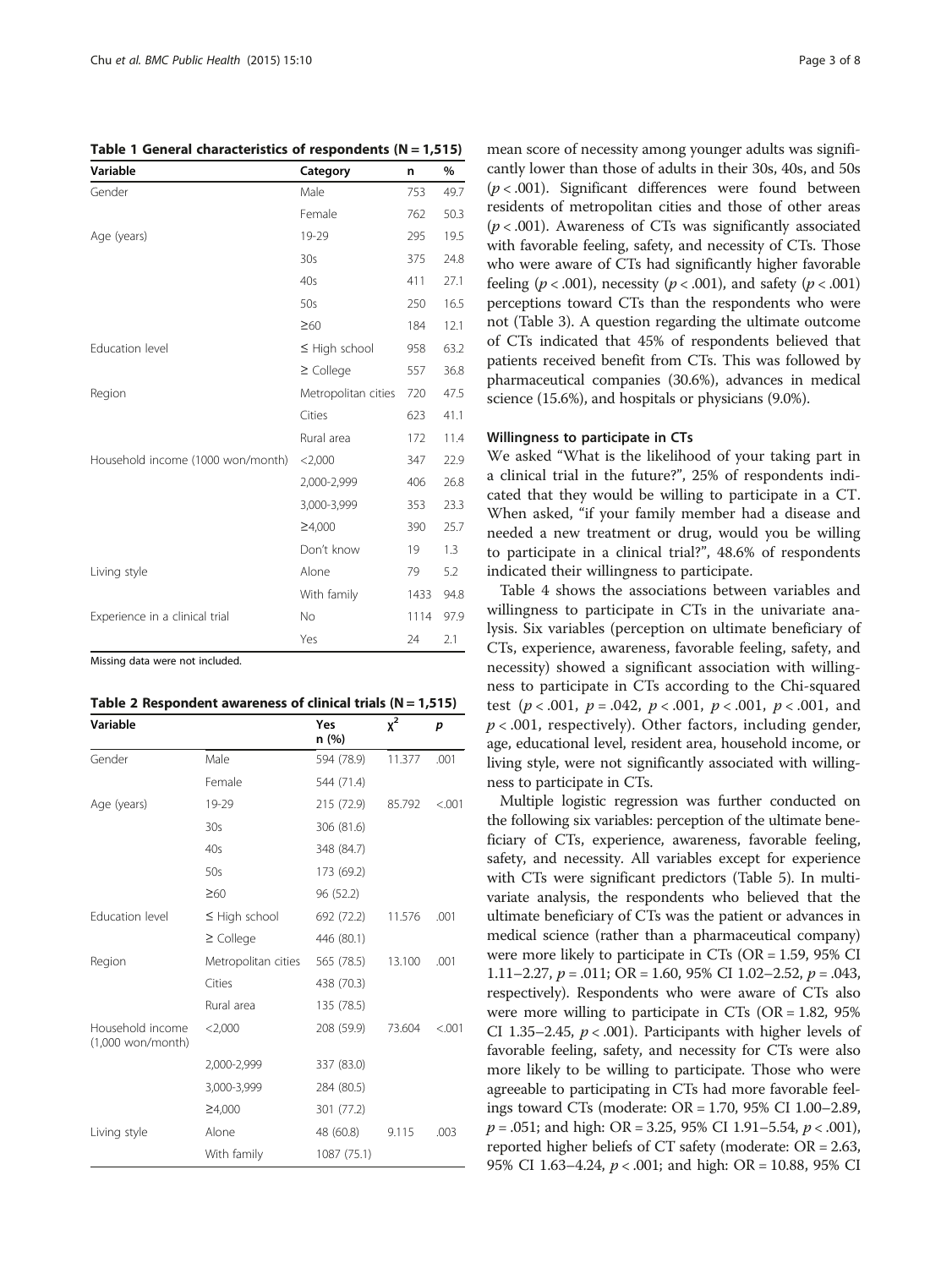| Variable         | Category       | Favorable feeling |          | Safety |             | <b>Necessity</b> |        |                   |          |        |
|------------------|----------------|-------------------|----------|--------|-------------|------------------|--------|-------------------|----------|--------|
|                  |                | M(SD)             | t or F   | p      | M(SD)       | t or F           | p      | M(SD)             | t or F   | p      |
| Gender           | Male           | 5.40(2.34)        | 1.378    | .168   | 4.70 (1.93) | $-0.292$         | .770   | 7.36(2.18)        | 1.677    | .094   |
|                  | Female         | 5.24(2.28)        |          |        | 4.72 (1.86) |                  |        | 7.17(2.12)        |          |        |
| Age (years)      | $19 - 29$      | 5.00(2.23)        | 20.752   | .004   | 4.57 (1.90) | 5.984            | .156   | $6.77(2.16)^a$    | 26.135   | < .001 |
|                  | 30s            | 5.11(2.30)        |          |        | 4.64 (1.85) |                  |        | 7.28 $(2.30)^{b}$ |          | a < b  |
|                  | 40s            | 5.53(2.22)        |          |        | 4.90 (1.81) |                  |        | 7.49 $(1.99)^{b}$ |          |        |
|                  | 50s            | 5.54(2.55)        |          |        | 4.74 (1.95) |                  |        | 7.46 $(2.20)^b$   |          |        |
|                  | $\geq 60$      | 5.49 (2.24)       |          |        | 4.61(2.10)  |                  |        | 7.26 (1.99)       |          |        |
| Education        | ≤High School   | 5.37(2.30)        | 6.427    | .272   | 4.73 (1.87) | 1.205            | .563   | 7.29(2.14)        | 1.113    | .624   |
|                  | $\geq$ College | 5.23(2.32)        |          |        | 4.67 (1.95) |                  |        | 7.23(2.18)        |          |        |
| Region           | Large city     | 5.44(2.24)        | 13.682   | .077   | 4.82 (1.97) | 9.319            | .075   | 7.00 $(2.20)^a$   | 53.033   | < .001 |
|                  | Small city     | 5.16(2.42)        |          |        | 4.58 (1.86) |                  |        | 7.46 $(2.16)^b$   |          | a < b  |
|                  | Rural area     | 5.37(2.16)        |          |        | 4.73 (1.70) |                  |        | 7.68 $(1.75)^b$   |          |        |
| Household income | < 2,000        | 5.24(2.41)        | 8.345    | .181   | 4.69 (1.88) | 0.957            | .901   | 7.02(2.30)        | 16.105   | .007   |
|                  | 2,000-2,999    | 5.43 (2.20)       |          |        | 4.76 (1.85) |                  |        | 7.37(1.91)        |          |        |
|                  | 3,000-3,999    | 5.14(2.24)        |          |        | 4.65(2.00)  |                  |        | 7.13(2.24)        |          |        |
|                  | $\geq 4,000$   | 5.39 (2.41)       |          |        | 4.72 (1.89) |                  |        | 7.44(2.16)        |          |        |
| Living style     | Alone          | 5.39(2.30)        | 0.301    | .763   | 4.66 (1.69) | $-0.234$         | .815   | 7.23(2.07)        | $-0.153$ | .879   |
|                  | With family    | 5.31(2.31)        |          |        | 4.71 (1.91) |                  |        | 7.27(2.16)        |          |        |
| Awareness of CT  | <b>No</b>      | 4.66(2.33)        | $-6.469$ | < .001 | 4.21 (1.86) | $-5.910$         | < .001 | 6.66(2.39)        | $-5.901$ | < .001 |
|                  | Yes            | 5.54(2.26)        |          |        | 4.87 (1.89) |                  |        | 7.47(2.03)        |          |        |
| Experience in CT | <b>No</b>      | 5.51(2.26)        | $-2.938$ | .003   | 4.88 (1.87) | 0.436            | .663   | 7.47(2.02)        | 0.834    | .404   |
|                  | Yes            | 6.88(2.17)        |          |        | 4.71 (2.44) |                  |        | 7.13(2.19)        |          |        |

<span id="page-3-0"></span>Table 3 Respondent perception of clinical trials  $(N = 1.515)$ 

a < b in post doc test.

6.43–18.41,  $p < .001$ ), and felt that CTS were more necessary (moderate: OR = 3.40, 95% CI 0.69-16.78,  $p = .133$ ; and high: OR = 4.99, 95% CI 1.05–23.69,  $p = .043$ ).

#### **Discussion**

The current study provides the first nationwide populationbased data of Koreans' awareness of CTs and willingness to participate in CTs. Awareness is the first step to the successful implementation of CTs. The main finding of this study was that willingness to participate in CTs in the future was affected by respondent awareness and perception of CTs, such as favorable feeling, safety and necessity of CTs.

The willingness to participate in CTs was significantly higher among respondents with awareness of CTs than it was in those who did not know about CTs. This result is consistent with previous reports [[6,](#page-6-0)[11\]](#page-7-0). Comis et al. [[6\]](#page-6-0) reported that respondents who had a high level of understanding of CTs were more likely to have a positive attitude toward participation than those with lower levels of understanding. These results show that the understanding of CTs is a cornerstone to the successful recruitment and retention of trial participants. Most of

the respondents in the present study (86%) had a general idea about CTs from the mass media, such as TV or radio. Therefore, mass media campaigns could be a good strategy to increase the awareness of CTs, which was also suggested by previous researchers [\[11\]](#page-7-0).

A strong association between positive perception (especially for safety and favorable feeling) and willingness to participate in CTs was found in this study. Participants who perceived CTs to be highly safe were approximately 11 times more likely to be willing to participate in CTs compared to those who were less sure of the safety. These results suggest that a fear of adverse effects from the drug or treatment is one of the most prominent barriers to participation in CTs. The issue of safety in CTs was also addressed in previous studies. Concern about drug side effects was the most important cause of unwillingness to participate in CTs [\[12](#page-7-0)], and recruitment remained a challenge for participants worried about being assigned to a less effective treatment [\[13](#page-7-0)]. Studies have also shown that a previous bad experience or mistrust in the process of obtaining informed consent or establishing a trusting relationship with their doctors is also a barrier to participation in CTs [\[12,14](#page-7-0)]. A reduction in trust as a result of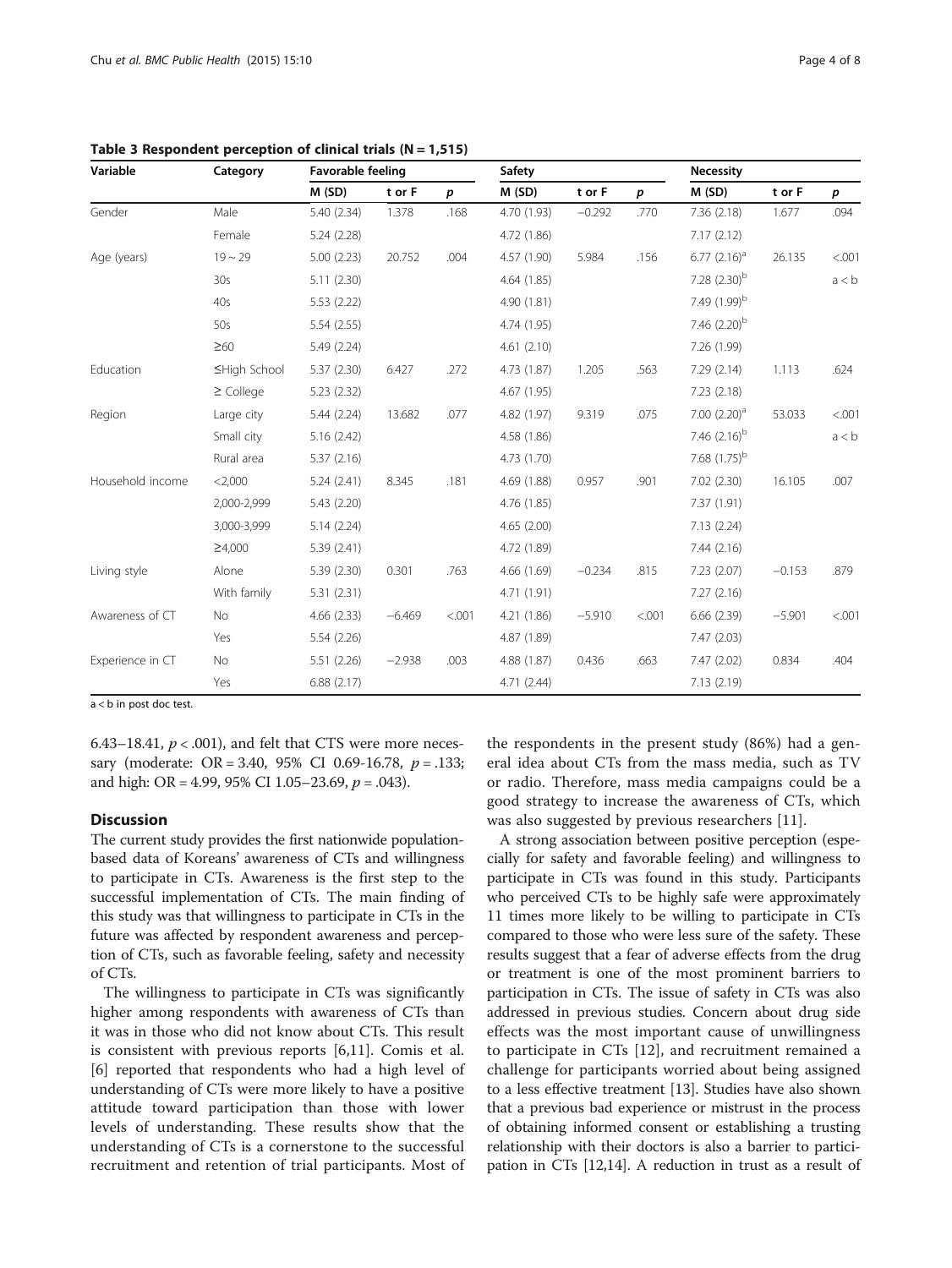#### <span id="page-4-0"></span>Table 4 Respondent willingness to participate in clinical trials ( $N = 1,515$ )

| Variable                                 |                        | n(%)            | $x^2$   | р                    |
|------------------------------------------|------------------------|-----------------|---------|----------------------|
| Gender                                   | Male                   | 204/753 (27.1)  | 3.665   | .056 <sup>a</sup>    |
|                                          | Female                 | 174/762 (22.8)  |         |                      |
| Age (years)                              | $19 - 29$              | 64/295 (21.7)   | 1.205   | .272 <sup>b</sup>    |
|                                          | 30's                   | 89/375 (23.7)   |         |                      |
|                                          | 40's                   | 114/411 (27.7)  |         |                      |
|                                          | 50's                   | 68/250 (27.2)   |         |                      |
|                                          | $\geq 60$              | 43/184 (23.4)   |         |                      |
| Education                                | $\leq$ High school     | 240/958 (25.1)  | 0.014   | $.905^{\circ}$       |
|                                          | $\geq$ College         | 138/557 (24.8)  |         |                      |
| Resident areas                           | Large city             | 190/720 (26.4)  | 3.161   | $.075^{\rm b}$       |
|                                          | Small city             | 155/623 (24.9)  |         |                      |
|                                          | Rural area             | 33/172 (19.2)   |         |                      |
| Household income                         | $<$ 2,000              | 89/347 (25.6)   | 0.213   | .644 <sup>b</sup>    |
| $(1,000$ won/month)                      | $2,000 - 2,999$        | 109/406 (26.8)  |         |                      |
|                                          | $3,000 - 3,999$        | 79/353 (22.4)   |         |                      |
|                                          | $\geq 4,000$           | 97/390 (24.9)   |         |                      |
| Living style                             | Alone                  | 26/76 (32.9)    | 2.834   | .092 <sup>a</sup>    |
|                                          | With family            | 351/1433 (24.5) |         |                      |
| Perception on ultimate beneficiary of CT | Pharmaceutical company | 85/463 (18.4)   | 18.473  | < 0.001 <sup>a</sup> |
|                                          | Hospital or physician  | 30/136 (22.1)   |         |                      |
|                                          | Patients               | 195/678 (28.8)  |         |                      |
|                                          | Advances in medicine   | 68/236 (28.8)   |         |                      |
| Experience of CT participation           | No                     | 302/1114 (27.1) | 4.131   | .042 <sup>a</sup>    |
|                                          | Yes                    | 11/24 (45.8)    |         |                      |
| Awareness of CT                          | <b>No</b>              | 65/377 (17.2)   | 15.929  | < 001 <sup>a</sup>   |
|                                          | Yes                    | 313/1138 (27.5) |         |                      |
| Favorable feeling toward CT              | Low                    | 25/327 (7.6)    | 157.311 | < 001 <sup>b</sup>   |
|                                          | Moderate               | 128/680 (18.8)  |         |                      |
|                                          | High                   | 225/508 (44.3)  |         |                      |
| Safety toward CT                         | Low                    | 28/410 (6.8)    | 240.003 | $< 0.001^{\rm b}$    |
|                                          | Moderate               | 189/848 (22.3)  |         |                      |
|                                          | High                   | 161/257 (62.6)  |         |                      |
| Necessity toward CT                      | Low                    | 2/87(2.3)       | 63.434  | $< 0.001^{\rm b}$    |
|                                          | Moderate               | 52/366 (14.2)   |         |                      |
|                                          | High                   | 324/1062 (30.5) |         |                      |

<sup>a</sup>Pearson x<sup>2</sup>. <sup>b</sup>Linear-by-linear association.

knowledge of the Tuskegee Study, an example of a deliberately misleading CT that harmed some participants, has decreased the willingness of African Americans to participate in a medical research study [[15](#page-7-0)]. Therefore, effective communication between participants and researchers is crucial to establish trust and facilitate CT participation. Researchers must make more efforts and dedicate time to offer balanced information between benefits and risks, and to explain the expected adverse reactions or

disadvantages to participants, as well as to address the responses that would be taken in such situations. Most of all, adherence to research ethics, which provide investigator guidance for human rights protection in order to maximize research benefits, reduce risks and assure distributive justice to CT participants during trials, is the most important factor in the success of a CT [[9\]](#page-7-0). Therefore, nurses need to be well-informed of related ethics and guidelines, as existential advocates for clients.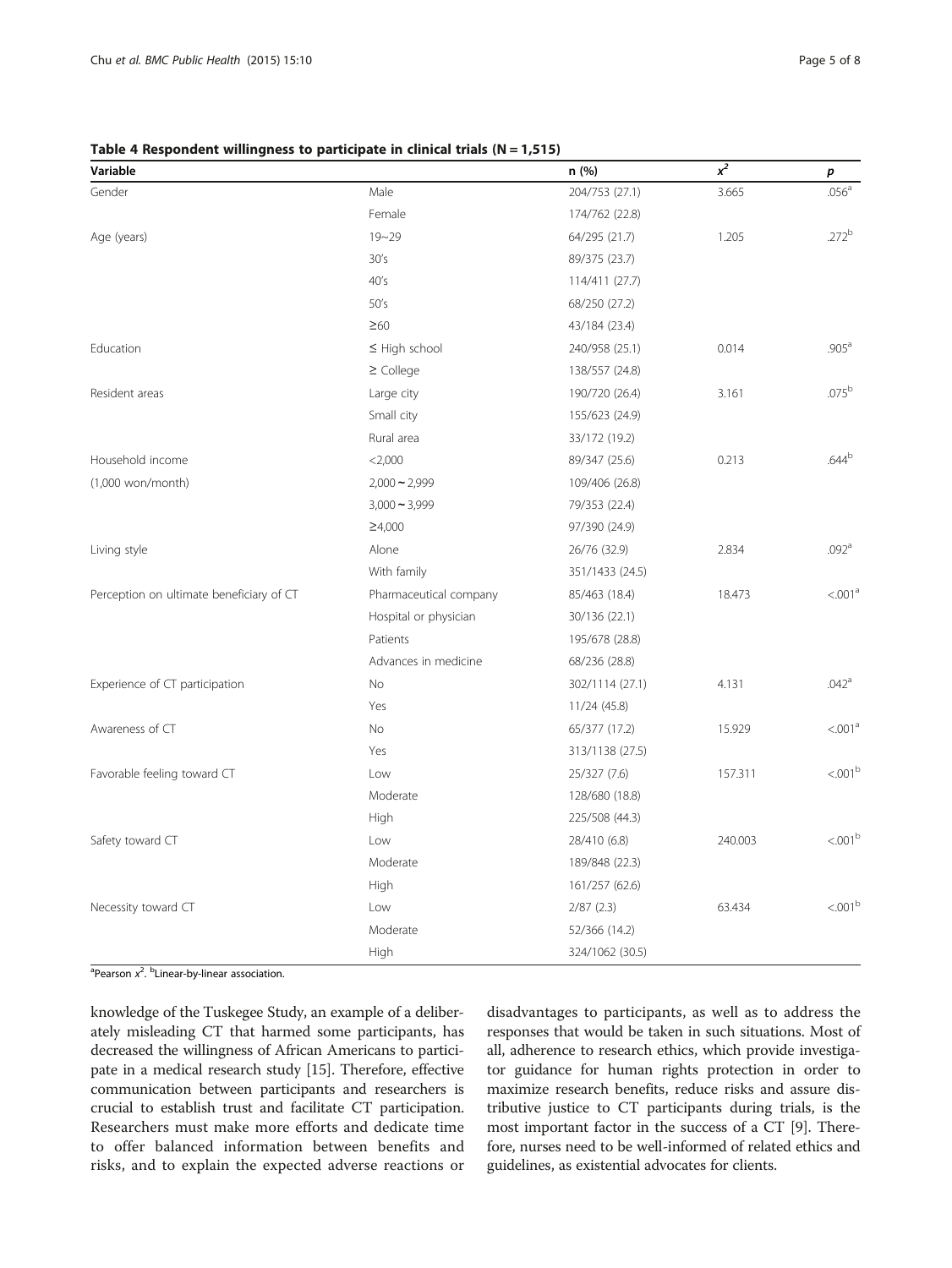| Variable                                 |                                     | Adjusted OR <sup>a</sup> | 95% CI        | p      |
|------------------------------------------|-------------------------------------|--------------------------|---------------|--------|
| Perception of ultimate beneficiary of CT | Pharmaceutical company <sup>b</sup> |                          |               |        |
|                                          | Hospital or physician               | 1.562                    | 0.84-2.91     | .161   |
|                                          | Patients                            | 1.589                    | $1.11 - 2.27$ | .011   |
|                                          | Advances in medicine                | 1.600                    | 1.02-2.52     | .043   |
| Experience with CT                       | No <sup>b</sup>                     |                          |               |        |
|                                          | Yes                                 | 2.046                    | $0.79 - 5.34$ | .143   |
| Awareness of CT                          | No <sup>b</sup>                     | $\mathbf{1}$             |               |        |
|                                          | Yes                                 | 1.821                    | 1.35-2.45     | < .001 |
| Favorable feeling toward CT              | Lowb                                |                          |               |        |
|                                          | Moderate                            | 1.698                    | 1.00-2.89     | .051   |
|                                          | High                                | 3.254                    | 1.91-5.54     | < .001 |
| Safety of CT                             | Lowb                                | 1                        |               |        |
|                                          | Moderate                            | 2.631                    | 1.63-4.24     | < .001 |
|                                          | High                                | 10.877                   | 6.43-18.41    | < .001 |
| Necessity of CT                          | Lowb                                | 1                        |               |        |
|                                          | Moderate                            | 3.40                     | 0.69-16.78    | .133   |
|                                          | High                                | 4.99                     | 1.05-23.69    | .043   |

<span id="page-5-0"></span>Table 5 Factors associated with willingness to participate in clinical trials  $(N = 1,515)$ 

<sup>a</sup>Adjusted for other significant factors; obtained by multiple logistic regression analysis.

<sup>b</sup>Reference group.

Although 75% of adult respondents were aware of clinical trials and perceived the high necessity of CTs, only 25% of participants reported willingness to participate in CTs in the future. These results are very similar to those of a study in Germany that reported that while 89.5% of survey participants judged CTs to be important, only 25% expressed willingness to participate [[16\]](#page-7-0). In their study, the willingness to participate was significantly higher in people who thought CTs were important, had knowledge about CTs and had previously participated in CTs. In our survey, 25% of the respondents were willing to participate, which was somewhat lower than the results of other previous results, and may be an indication of differences in race, ethnicity or culture in the study participants [\[6](#page-6-0)[,8](#page-7-0),[9\]](#page-7-0). A survey of 1,022 adults in England reported that the majority of respondents were willing to participate in CTs for major illnesses (63%) and cancer (65%) [\[17\]](#page-7-0). However, the lower rate of willingness to participate in our study increased about two-fold (48.6%) when participants were given a scenario in which their family member had a disease and needed a new treatment or drug. This finding may reflect that participation does not only depend on the perception or attitude of respondents, but also on other factors. Actual CT participation may be different from reported actions, especially when people are confronted with a family member's diagnosis of illness. Various factors that were not measured in this study can affect actual participation rates, such as participant health status, comorbidities, availability of

treatment options, economic benefit, participant burden, and inconvenience.

The likelihood of the general population to participate in CTs was not different by age, educational level or socioeconomic status in this study. However, residents of metropolitan cities, those who were male, and people in their 40s and 50s were more likely to participate in CTs. These results are interesting because a previous study indicated that a busy lifestyle, lack of time due to work and the existence of family were some barriers to participation in CTs [\[12\]](#page-7-0). In our study, younger adults were significantly more likely to have negative views on the necessity of CTs than were middle-aged adults, and younger people also had a negative tendency to participate in CTs. These results were different from those of a previous study [[6\]](#page-6-0), which reported that younger adults are more likely to have a positive perspective on participation in CTs than are older adults. However, our findings agreed with those of another study [[18\]](#page-7-0). A literature review found altruism to be a major factor of CT participation among the general population [[5\]](#page-6-0); weak altruism, which is an unwillingness to accept more than minimal personal risk for the sake of communal benefit, may hinder participation [\[19](#page-7-0)]. The younger generation in Asia grew up in an era of a conspicuous trend toward nuclear families, a rapidly developing economy and likelihood for adapting Western culture and values; these factors might have different effects on public altruism compared to those of the older generation. However,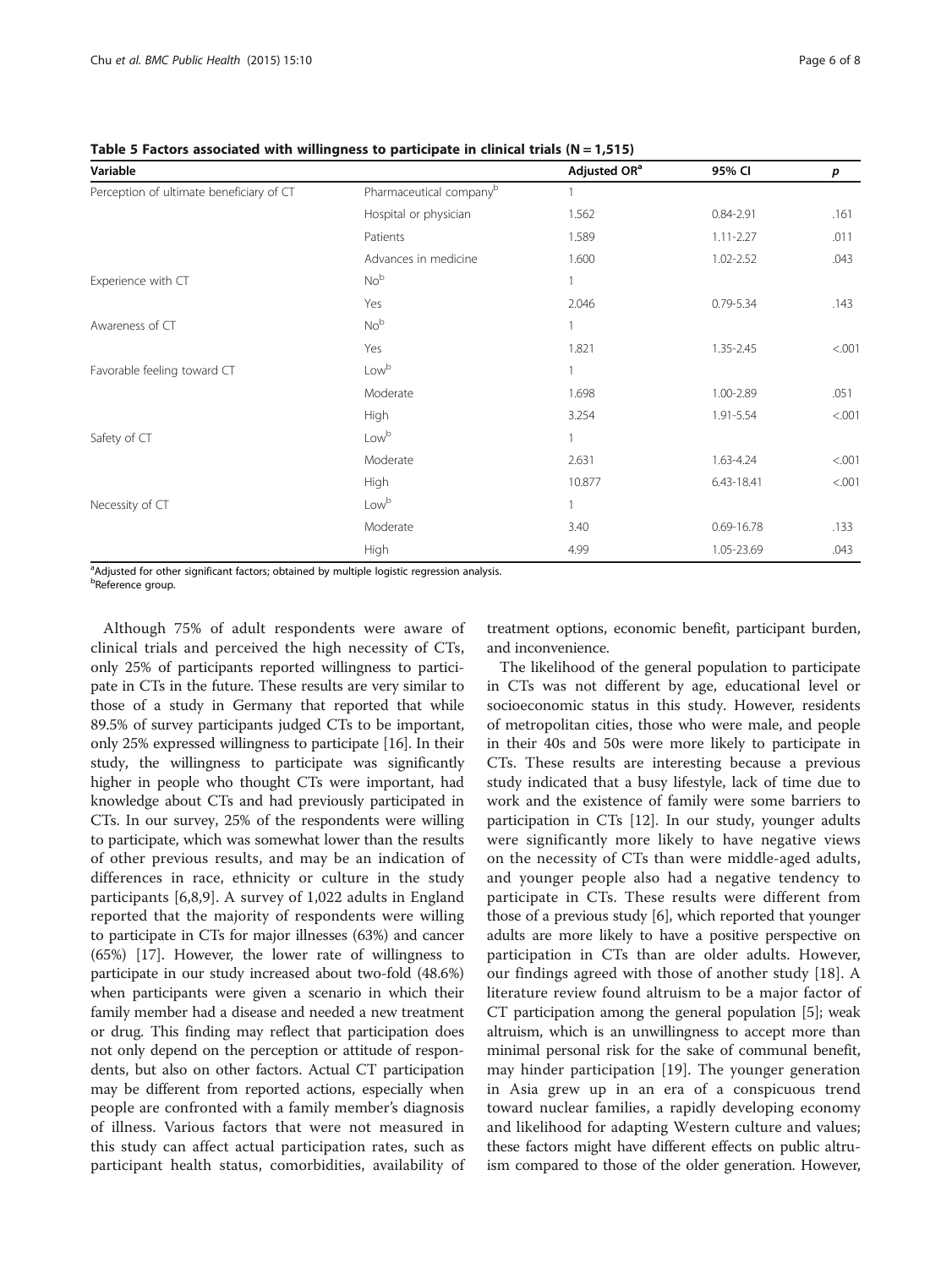<span id="page-6-0"></span>in concordance with earlier studies, associations between altruism and participation intention were also identified in the present study. Respondents who believed that the ultimate beneficiaries of CTs were the patients or advances in medical science rather than pharmaceutical companies were more likely to participate in CTs.

Previous experience with CT participation was associated with the willingness to participate in CTs in the univariate analysis, but this prior experience did not affect the likelihood of participating in CTs in this study. About 2% of our respondents had previously taken part in CTs. A very small fraction of previous CT participants among the respondents may mask a true difference in willingness in this study. Ohmann and Deimling [\[16\]](#page-7-0) reported that previous participation in a CT was significantly associated with positive trial participation intention. Therefore, the strategy to share previous participant experience regarding the processes involved, the process of informed consent and individual or social benefits as outcomes of CTs with the general public through the mass media could have an impact on CT awareness and attitude toward CTs.

Recently, Korea Food and Drug Administration (KFDA) had announced the roadmap to foster the growth of CTs toward a leading country in participating in biopharmaceutical CTs including a strategy to enhance communication to the general public on CTs. As a part of this, the Korea National Enterprise for CTs (KoNECT) distributed a 4 minute movie enhancing awareness of and necessity for CTs to any institution with the educational purpose for patients or the general public. We expect that the mass media campaign to improve public awareness and trust on CTs would be carried out in the near future in Korea. However, a mass media campaign itself might not guarantee the increment of patient willingness to participate in and accrual to CTs [\[20\]](#page-7-0). The higher enrollment rates could be achieved through positively changing patients and their family's attitude toward participation in CTs using more targeted educational approaches [[21](#page-7-0)].

Strengths of this study included the use of a sufficiently large probability sample to represent a nationwide population and to compare the differences among geographical regional area within 5% of the sampling error. However, this study had several limitations. First, willingness to participate in CTs does not reflect actual enrollment: only a behavioral intention. Respondents may be more likely to answer positively about willingness to participate due to a tendency to exhibit pleasing behavior. Future studies should examine the extent to which behavioral intention predicts actual enrollment in CTs and also the circumstances under which participation does not occur. Second, the willingness to participate in CTs depends on factors other than the attitude of the patient. Therefore, various factors which were not measured in this study can affect the actual participation rates in CTs. Nonetheless, findings from this study can be useful in understanding the willingness of Asians to participate in CTs.

#### Conclusions

Our study results illustrate the current levels of awareness and perception toward CTs in Korea and also clarify the important factors that may predict a person's willingness to participate in CTs. These results indicate that an association among awareness, perception toward CTs and willingness to participate is a result of differential perception on issues related to trust of CTs. A better understanding of the perspectives of members of the general public who are potential participants in a future CT would likely improve recruitment. These findings might be helpful for improving clinical researchers' understanding about their participants and useful when developing effective outreach strategies for recruitment and retention for CTs.

#### Competing interests

The authors declare that they have no competing interests.

#### Authors' contributions

SHC designed and managed study, and prepared manuscript. EJK conducted data analysis and reviewed the manuscript. SHJ assisted in study design, data analysis and prepared manuscript. GLP assisted in study management, data collection and data analysis. All authors read and approved the final manuscript.

#### Acknowledgements

This research was supported by a grant (08102KFDA174) from the Korea Food & Drug Administration in 2008.

#### Author details

<sup>1</sup>Nursing Policy and Research Institute, Biobehavioral Research Center, College of Nursing, Yonsei University, Seoul, Republic of Korea. <sup>2</sup>Division of Nursing, College of Medicine, Hallym University, Chuncheon, Gangwon-do, Republic of Korea. <sup>3</sup>College of Nursing, Research Institute of Nursing Science, Chonbuk National University, 567 Baekje-daero, deokjin-gu, Jeonju-si, Jeollabuk-do 561-756, Republic of Korea. <sup>4</sup>Cardiovascular Center, Severance Hospital, Yonsei University Health System, Seoul, Republic of Korea.

#### Received: 9 August 2014 Accepted: 22 December 2014 Published online: 17 January 2015

#### References

- 1. Karlberg J. Industry sponsored clinical trials in South Korea. Clinical Trial Magnifier. 2008;1(9):179–205.
- 2. Sood A, Prasad K, Chhatwani L, Shinozaki E, Cha SS, Loehrer LL, et al. Patients' attitudes and preferences about participation and recruitment strategies in clinical trials. Mayo Clin Proc. 2009;84(3):243–7.
- 3. Evelyn B, Toigo T, Banks D, Pohl D, Gray K, Robins B, et al. Participation of racial/ethnic groups in clinical trials and race-related labeling: a review of new molecular entities approved 1995–1999. J Natl Med Assoc. 2001;93(12 Suppl):18S–24.
- 4. Newton SK, Appiah-Poku J. Opinions of researchers based in the UK on recruiting subjects from developing countries into randomized controlled trials. Dev World Bioeth. 2007;7(3):149–56.
- 5. Ross S, Grant A, Counsell C, Gillespie W, Russell I, Prescott R. Barriers to participation in randomised controlled trials: a systematic review. J Clin Epidemiol. 1999;52(12):1143–56.
- 6. Comis RL, Miller JD, Aldige CR, Krebs L, Stoval E. Public attitudes toward participation in cancer clinical trials. J Clin Oncol. 2003;21(5):830–5.
- 7. Janet Yang Z, McComas K, Gay G, Leonard JP, Dannenberg AJ, Dillon H. From information processing to behavioral intentions: exploring cancer patients' motivations for clinical trial enrollment. Patient Educ Couns. 2010;79(2):231–8.